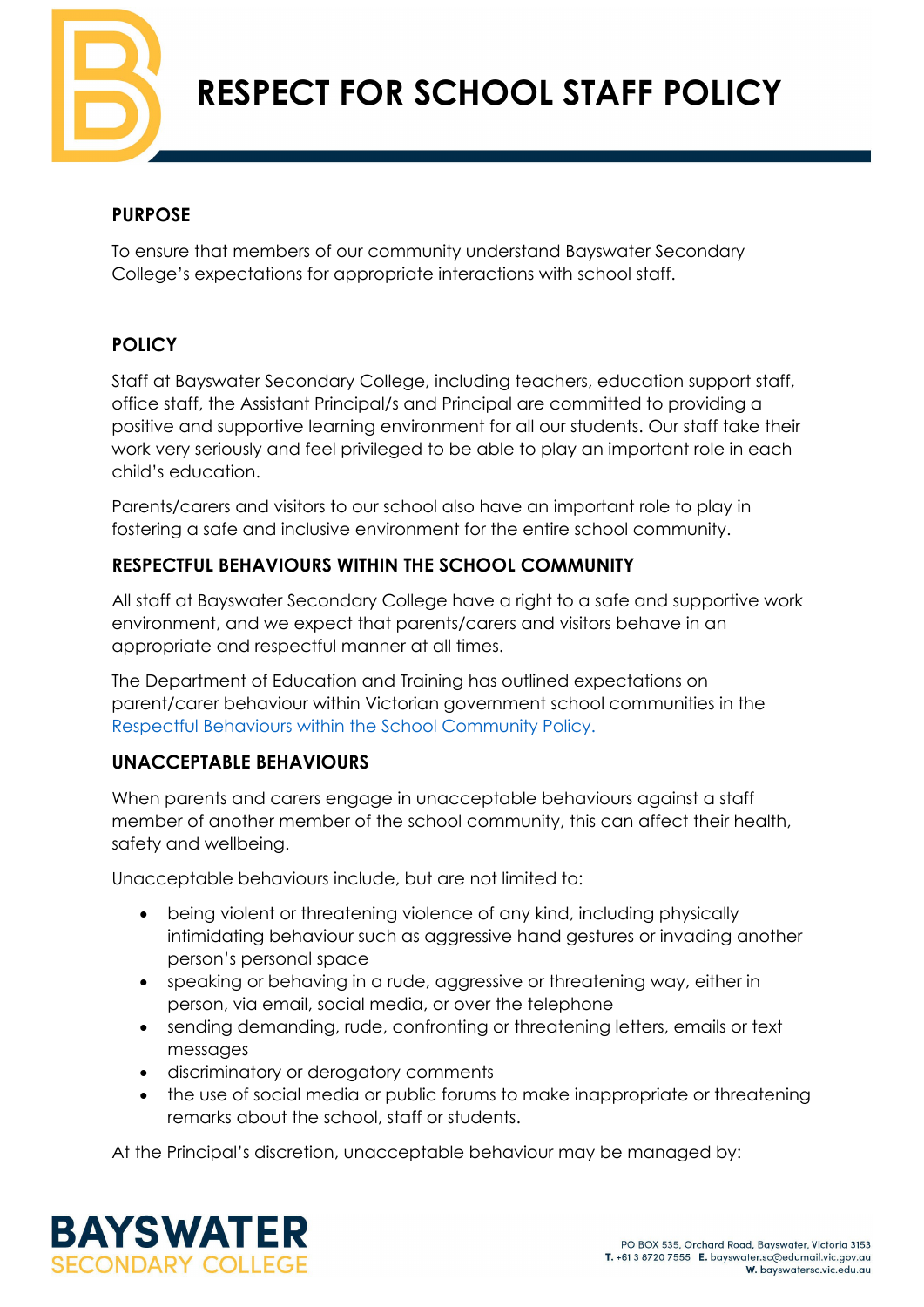- requesting that the parties attend a mediation or counselling sessions
- implementing specific communication protocols
- written warnings
- conditions of entry to school grounds or school activities
- exclusion from school grounds or attendance at school activities
- reports to Victoria Police
- legal action

The Principal may also seek support from Department of Education and Training staff when managing unacceptable parent or carer behaviour.

#### **RESPECTFULLY RAISING COMPLAINTS**

We welcome complaints from parents and carers if they are communicated in a respectful and constructive way. Complaints and concerns raised with us can help our school community by providing feedback to improve how our school operates.

When raising a complaint or concern with us, Bayswater Secondary College expects all members of our community to act consistently with this policy, our Statement of Values. and the Department's [Respectful Behaviours within the School Community](https://www.education.vic.gov.au/Pages/Respectful-Behaviours-within-the-School-Community-Policy.aspx)  [Policy.](https://www.education.vic.gov.au/Pages/Respectful-Behaviours-within-the-School-Community-Policy.aspx)

For information on how to raise a complaint or concern with our school, refer to our Bayswater Secondary College Parent Complaints Policy.

The [Family Engagement in Learning](https://www.education.vic.gov.au/PAL/family-engagement-in-learning.docx) is also a useful Department resource outlining how parents and carers can best engage with schools to provide feedback, suggestions and complaints.

#### **COMMUNICATION**

- This policy will be communicated to our school community in the following ways:
- Available publicly on our school's website
- Available to staff, students, parents and carers on Compass
- Included in staff induction processes
- Signage will be displayed at the front office
- Included in transition and enrolment packs
- Discussed at parent information nights/sessions
- Hard copy available from school administration upon request

#### **RELATED POLICIES AND RESOURCES**

Department of Education and Training policies and resources:

- [Work-Related Violence in Schools Policy](https://www2.education.vic.gov.au/pal/occupational-violence-and-aggression-schools/policy)
- [Respectful Behaviours within the School Community Policy](https://www.education.vic.gov.au/Pages/Respectful-Behaviours-within-the-School-Community-Policy.aspx)
- [Family engagement in learning](https://www.education.vic.gov.au/PAL/family-engagement-in-learning.docx)